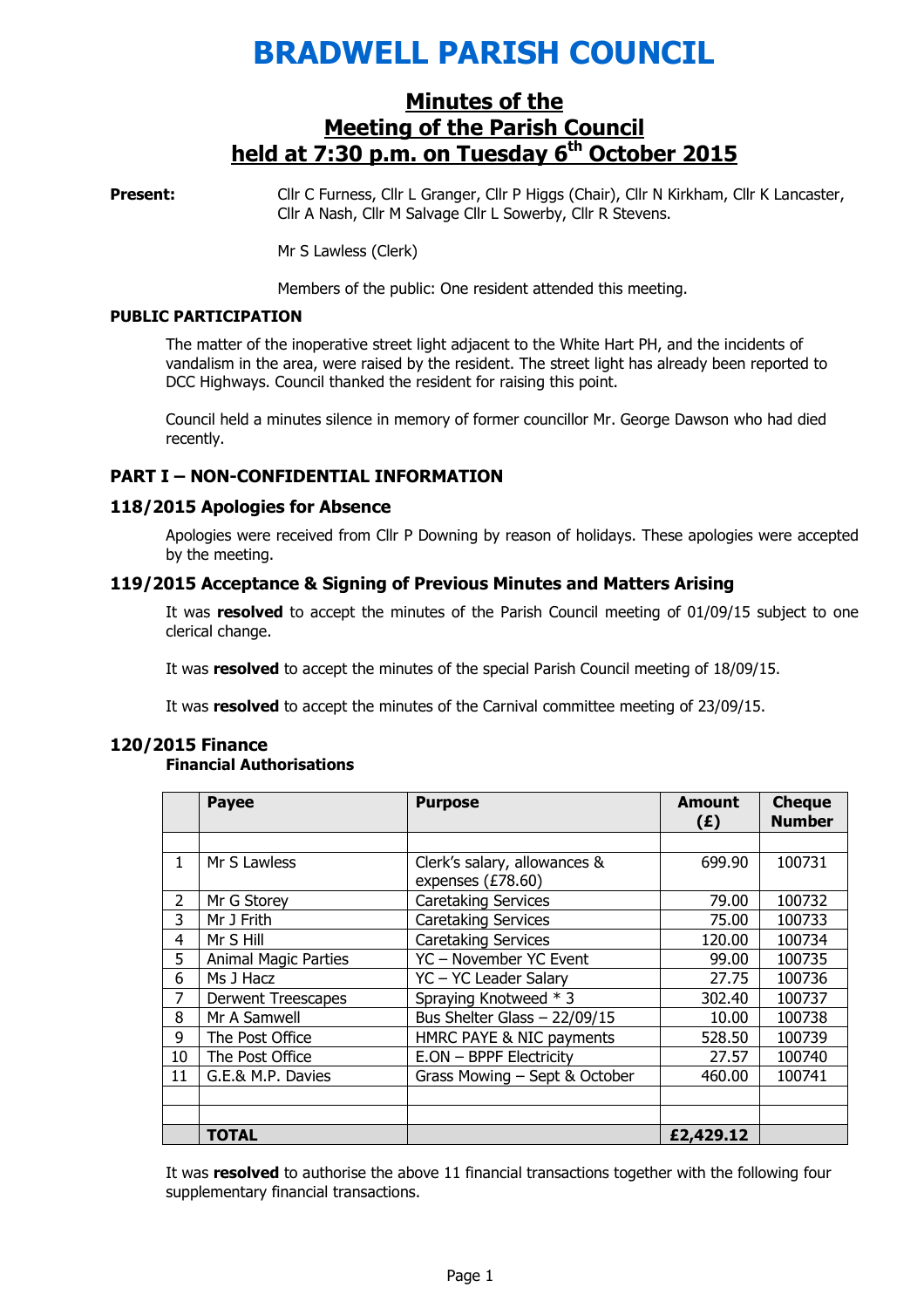| Ref | Payee                                     | <b>Description</b>                                               | <b>Amount</b> | <b>Cheque</b> |
|-----|-------------------------------------------|------------------------------------------------------------------|---------------|---------------|
|     |                                           |                                                                  |               |               |
| 12  | Mrs V Horstead                            | Gala Expenses - Rosebud Sash                                     | 20.00         | 100742        |
| 13  | <b>Bradwell Packaging</b><br>Services Ltd | Council Storage Charges 28/09 -<br>25/10/15                      | 48.00         | 100743        |
| 14  | <b>High Peak Heating Supplies</b>         | Caretaking Materials &<br>Doggie<br><b>Bags</b>                  | 31.53         | 100744        |
| 15  | <b>Bradwell War Memorial Hall</b>         | $-14^{th}$<br>23 <sup>rd</sup><br>8<br>Hire<br>Room<br>September | 54.00         | 100745        |
|     |                                           |                                                                  |               |               |
|     | <b>TOTAL</b>                              |                                                                  | £153.53       |               |

## Other Financial Matters

The Clerk gave his financial report which included the following information:-

- The latest financial position following payment of the first eleven transactions above.
- The existing grass mowing contract has now expired. The Clerk has obtained a quotation from the existing contractor for the coming three years. The quotation was discussed by council and it was resolved to accept this quotation for two cuts per month for seven months per year until October 2018 at the rate of £240 per month.
- A HMRC claim for the reimbursement of the second quarter VAT will be made shortly.
- A claim for grass mowing reimbursable expenses will shortly be made to DDDC.

The Clerk was asked to check with Derwent Treescapes if a guarantee can be obtained for the treatment of the Japanese knotweed.

## 121/2015 Parish Council processes

The communications from a resident concerning the council's consultation response to PDNPA regarding his planning application were considered. As the resident has expressly stated that he is not making a complaint, it was resolved not to take any further action and to consider the matter closed.

The circumstances under which members should declare a pecuniary interest in agenda items were discussed. It was decided that further information was required before a decision could be made. The Clerk was asked to obtain additional information and to put the matter on a future agenda.

## 122/2015 Village Issues / Initiatives

Cllr Sowerby gave her report from the Youth Club (YC) committee. Her report included the following:-

- Now that more grants have been received, the YC can now be funded to Christmas and into the next term.
- There was a good level of interest to the first sessions. However, the number of attendees is now around seven per session. These members say that they enjoy the sessions.
- An archery / climbing wall outing took place on  $5<sup>th</sup>$  October to Chesterfield. This was well received.
- The police have suggested that the YC organise some activity around Hallowe'en.
- It is planned to have an 'Animal Magic' session in November.

Cllr Stevens gave her report from the Carnival committee following its recent meeting. Her report included the following:-

- More bunting was required and a group of people was required to erect and dismantle it.
- Another marquee is now needed. Cllr Salvage provided some indicative costs for a comparable marquee. It was resolved that Cllr Salvage should purchase a new marquee to a value up to £900.
- The provision of a bar next year is being considered.
- We need to ensure that participants (bands, floats etc) adhere to the agreed timings.
- The committee proposed that the budget for the coming year should remain at  $£3,075$ .

The planned referendum on the Neighbourhood Plan on October  $22^{nd}$  2015 was considered. It was resolved that Cllr Nash should spend up to £300 for the purchase of a publicity banner to be displayed on the Memorial Hall. The Clerk is to agree the wording on the banner with DDDC. The Clerk is to post publicity notices around the village.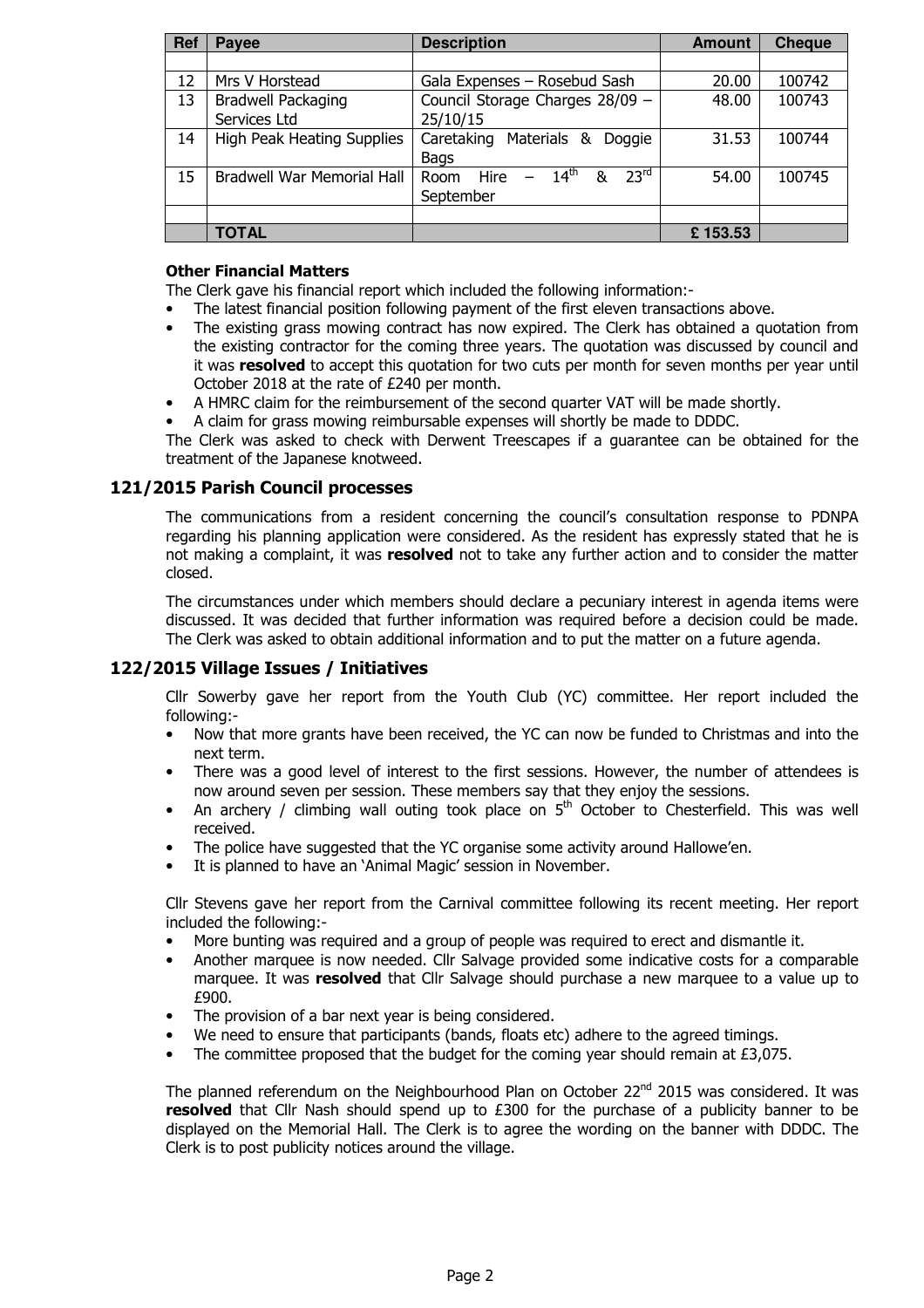## 123/2015 Playing Fields, Open Spaces & Village Caretaking

Cllr Stevens gave her report from the Playing Fields & Open Spaces committee. Her report included:-

- The Clerk has conducted separate site visits with three dry stone wallers to obtain quotations for the required walling work on the two playing fields. The quotations received were considered and it was resolved to award the work to the Grindleford business.
- The replacement of the wetpour at the Beggars Plot roundabout had been completed the previous day.

Cllr Granger gave her report on the development of a car park in Soft Water Lane. She reported that, due to holidays and other commitments, no progress has been made.

The Clerk gave his report on progress with disposing of the Bradwell Dale Quarry Piece. He reported that three people have expressed interest in the site and wished to be kept involved in the disposal. The Clerk was asked to obtain a copy of the Bradwell Enclosure Act 1809 for the next meeting and to put this matter on the agenda again for consideration.

The Clerk gave his update on recent caretaking activities.

It was decided that if there are insufficient caretaking resources, then the Clerk should advertise for more.

## 124/2015 DCC Highways and Rights of Way

Cllr Nash reported on progress in the initiative to install 'Welcome to Bradwell' signs and up to 15 new concrete planters in the verges. He reported that a number of councillors had met recently with a DCC Highways officer to clarify what signs / planters would be allowed. The outcome was that a) the locations desired for the signs / planters at Dale End would be resisted by Highways on safety grounds, b) the positioning of planters along the eastern verge adjacent to the Peace Gardens should be acceptable and c) there should be no problems with the sign / planters proposed at the northern end of the village. The Clerk was asked to amend the proposals as discussed and to submit them to both the PDNPA & to DCC.

Progress in the resolution of HGV traffic problems in the village was also discussed at the same meeting with the DCC Highways officer. This officer was asked to expedite the implementation of measures already agreed.

The latest information on the implementation of traffic monitoring systems (Vehicle Activated speed signs) was considered. It was resolved not to proceed with proposals to implement this equipment. It was also resolved that the Clerk should contact DCC to agree the implementation of a 20 mph speed limit in all or part of the village.

Cllr Furness reported on progress in resolving the issues associated with the footpaths and bridleway on Bradwell Edge. He reported that he has arranged a meeting on 08/10/15 with interested parties to progress this matter. He agreed to keep councillors informed of the outcome.

The matter of vehicles being parked on grass verges in the parish was considered and deferred to a future meeting.

The DCC consultation request regarding a proposal to amend its Minor Maintenance Agreement for maintenance of parish footpaths was considered. It was decided that the Clerk should clarify certain aspects of this agreement and report back to the next PC meeting.

The OSS request to lobby against National Grid's proposals to install a new powerline in the West of the Lake District National Park was considered. It was resolved that the Clerk should send a letter of support to the OSS.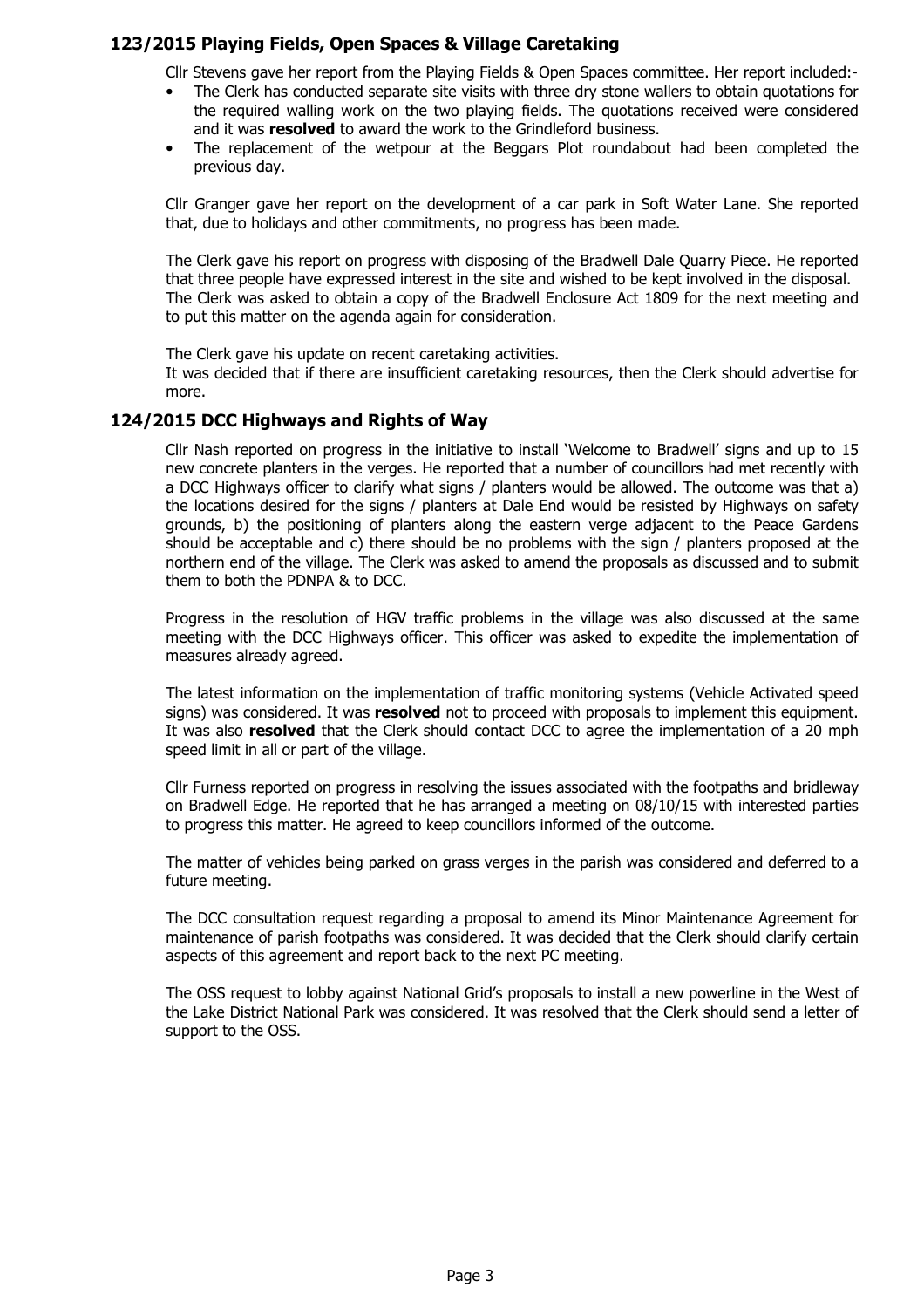## 125/2015 PDNPA & Planning Applications

| Type       | Date of<br>Application<br><b>Notice</b> | Reference        | Property                                                    | Summary                                                                                                                |
|------------|-----------------------------------------|------------------|-------------------------------------------------------------|------------------------------------------------------------------------------------------------------------------------|
|            |                                         |                  |                                                             |                                                                                                                        |
| <b>New</b> | 08/09/15                                | NP DDD 0915 0840 | 2<br>Main<br>Rd,<br><b>Bradwell</b>                         | Alter conditions to allow<br>tiles rather than glass in<br>conservatory roof.                                          |
| <b>New</b> | 18/09/15                                | NP DDD 0915 0883 | 2<br>Cross<br>Lane<br>Villas, Granby Rd,<br><b>Bradwell</b> | New single story lower<br>ground side extension                                                                        |
| <b>New</b> | 24/09/15                                | NP DDD 0915 0892 | East<br>View,<br>Smalldale,<br><b>Bradwell</b>              | Two storey extension to<br>provide first floor shower<br>room                                                          |
|            |                                         |                  |                                                             |                                                                                                                        |
| Reviewed   | 29/07/15                                | NP DDD 0715 0716 | Outland<br>Head<br>Quarry, Outlands,<br><b>Bradwell</b>     | Enclosed<br>loading<br>area<br>between<br>existing<br>Council<br>warehouses.<br>this<br>supported<br>application (6/0) |
|            |                                         |                  |                                                             |                                                                                                                        |

The above Planning Applications were noted.

Progress with PDNPA determining the planning application for the Newburgh site (NP DDD 0815 0779) was considered. It was noted that many residents had written to PDNPA giving their views and that the application was presently on hold.

Progress in the handling of cases of development to properties in the parish of which the council is unaware was considered. Cllr Nash reported that he and Cllr Downing had met with a PDNPA officer but did not have sufficient time to address this matter. Another meeting will be convened.

The correspondence from a resident concerning an alleged breach of planning permission by his neighbour was considered. It was decided that the Clerk should write to the resident supporting his actions.

## 126/2015 Other Partner Authorities / Agencies

The response from DDDC to the council's query about the costs of the recent elections was considered. It was noted that this matter had been discussed at the Peak Park Parishes Forum. It was decided not to pursue this matter.

## 127/2015 Reports from Council Representatives on Outside Bodies / Attendance at External Meetings / Relationship with Local Authorities & Other Bodies

| <b>Date</b> | Event                                                                                                                                                                                                                                                                                                                          | <b>Council</b><br>Representative(s) |
|-------------|--------------------------------------------------------------------------------------------------------------------------------------------------------------------------------------------------------------------------------------------------------------------------------------------------------------------------------|-------------------------------------|
|             |                                                                                                                                                                                                                                                                                                                                |                                     |
| 09/09/15    | EA / DCC Flood Warden Workshop<br>DCC County Hall, Matlock from 17:30                                                                                                                                                                                                                                                          | P Downing / P Higgs                 |
| 03/10/15    | $PPPF - AGM$<br>L Granger reported that the committee wished to recruit<br>more members.                                                                                                                                                                                                                                       | L Granger                           |
| 03/10/15    | PDNPA Annual Parishes Day / PPPF AGM (09:30)<br>Aldern House, Bakewell from 10:15 to 16:00.<br>The report on this meeting included the work done on the<br>Development Management Plan / Core strategy, the<br>impact of tourism, the implementation of an events<br>database and need to ensure industrial land is available. | L Granger / A Nash                  |
|             | Hope Construction Materials Liaison meeting<br>L Sowerby gave her report from this meeting which<br>included the chimney has been repaired, 1 injury to train<br>driver & 1 blast misfired The CEO is happy to attend a<br>future PC meeting. The Clerk is to invite him to the<br>February meeting.                           | Sowerby<br>К<br>L<br>Lancaster      |
|             |                                                                                                                                                                                                                                                                                                                                |                                     |

#### Recent Meetings: